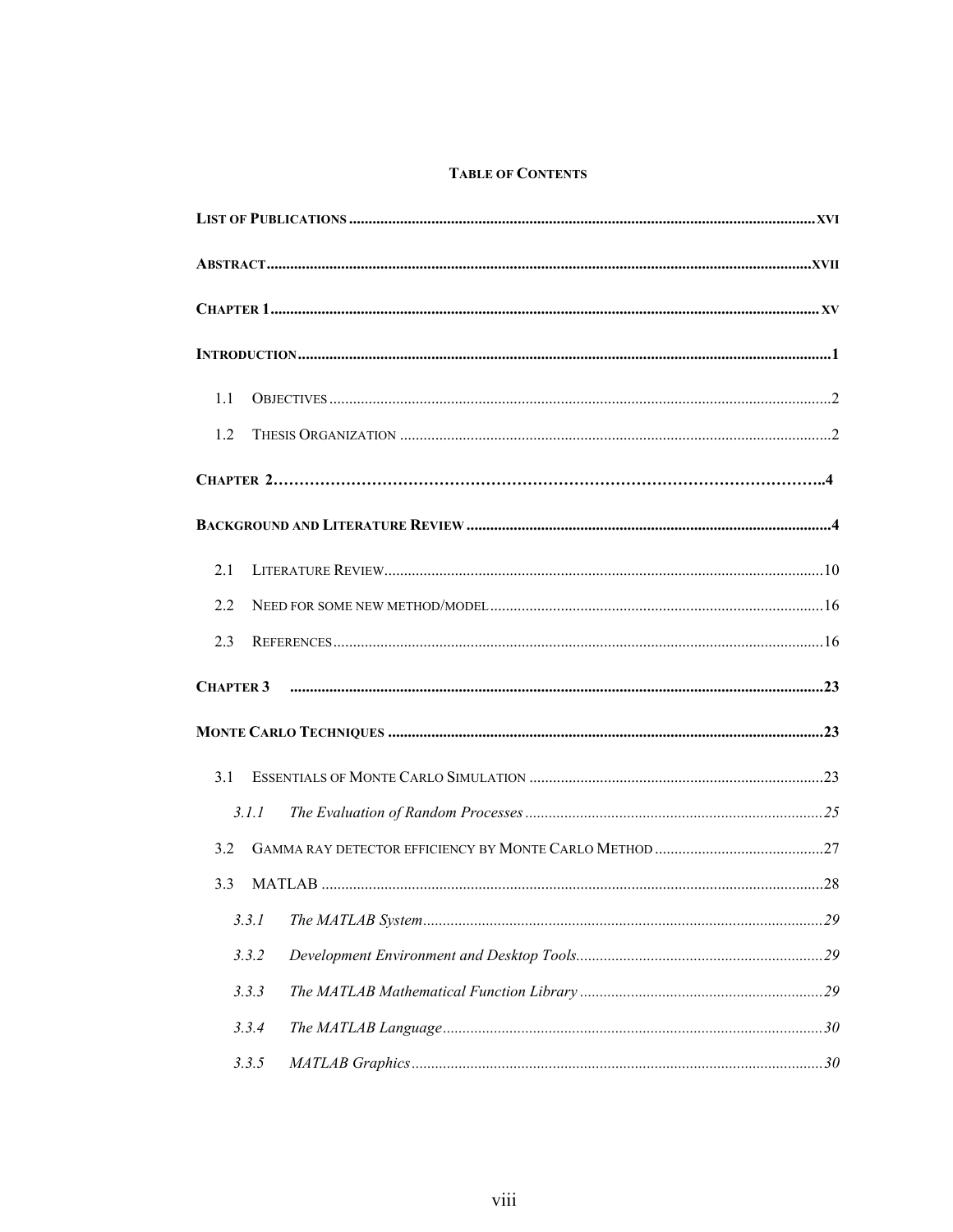| 3.3.6 |                                                                      |  |
|-------|----------------------------------------------------------------------|--|
| 3.4   |                                                                      |  |
| 3.4.1 |                                                                      |  |
| 3.4.2 |                                                                      |  |
| 3.4.3 |                                                                      |  |
| 3.4.4 |                                                                      |  |
| 3.5   |                                                                      |  |
| 3.5.1 |                                                                      |  |
| 3.5.2 |                                                                      |  |
| 3.5.3 |                                                                      |  |
| 3.5.4 |                                                                      |  |
| 3.6   |                                                                      |  |
|       |                                                                      |  |
|       |                                                                      |  |
|       |                                                                      |  |
| 4.1   |                                                                      |  |
| 4.2   |                                                                      |  |
| 4.2.1 | Small High Purity Germanium Detector used in Nuclear Power Plants 59 |  |
| 4.2.2 |                                                                      |  |
| 4.3   |                                                                      |  |
| 4.4   |                                                                      |  |
|       |                                                                      |  |
|       |                                                                      |  |
|       |                                                                      |  |
| 5.1   |                                                                      |  |
| 5.1.1 |                                                                      |  |
| 5.1.2 |                                                                      |  |
| 5.2   |                                                                      |  |